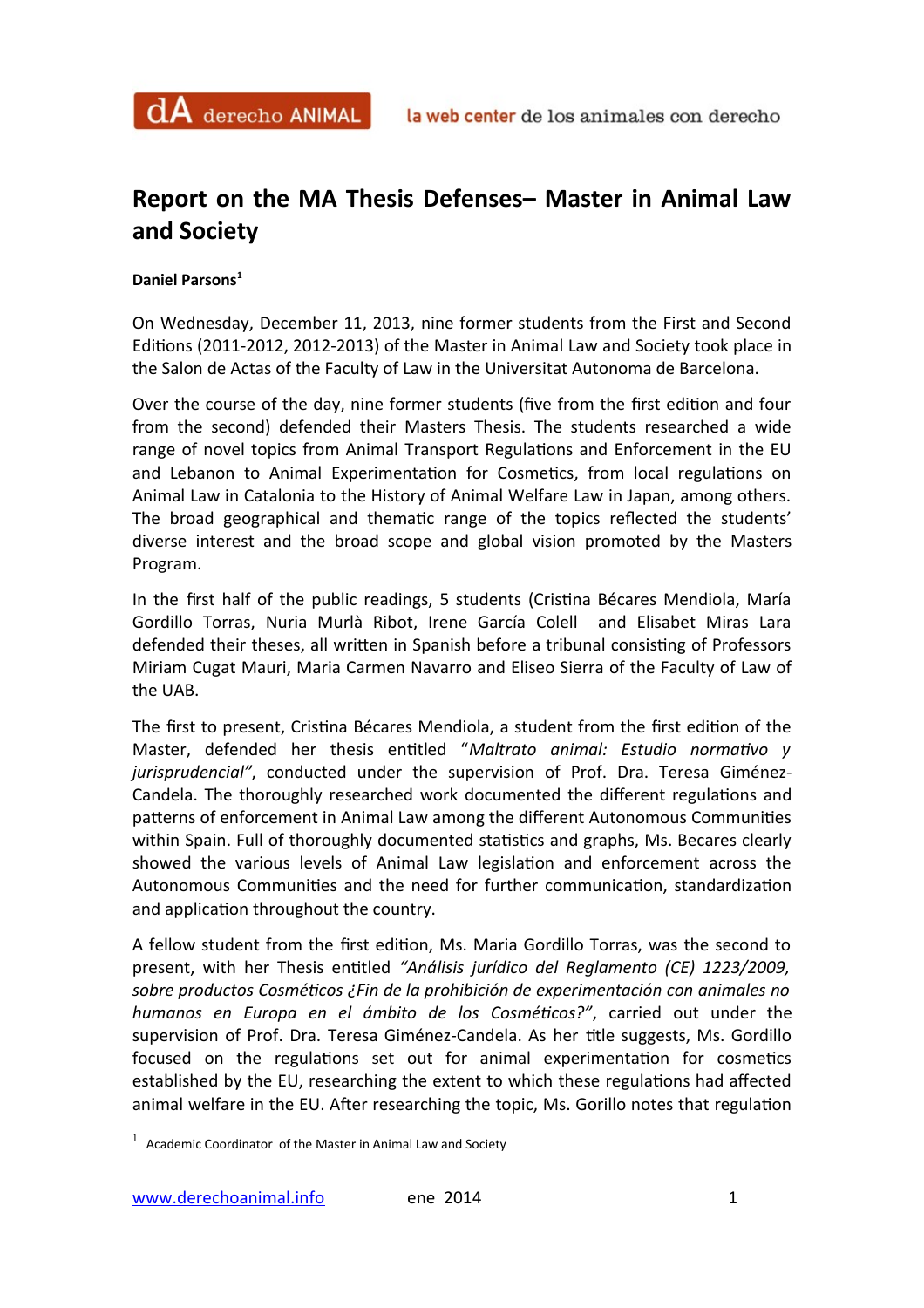on the industry has been more complicated than expected and that oversight on information is an area that needs improvement.

 $dA$  derecho ANIMAL

Next, Nuria Murlà Ribot, also from the first edition, presented an overview of the regulations of animals in public transportation in seven major cities in the United States in her thesis enttled "*Animales de compañía en el transporte público de los Estados Unidos de América"*, directed by Prof. Dra. Teresa Giménez-Candela. The topic is one of great interest here in Catalonia with the recent approval allowing companion animals in public transportaton that will come into efect in summer 2014. Her research showed the differing level of integration of companion animals in the different cities, as well as the inconsistencies within many cities' integrated systems. Ms. Murlà highlighted the areas where cites had well integrated systems, specifcally choosing the system in San Francisco as a possible model to follow for Barcelona.

In the penultmate presentaton of the frst half, Ms. Irene García Collell researched the diferent Animal Welfare Laws among the 41 diferent *comarcas* (regions) within Catalonia in her thesis "*El maltrato animal en las ordenanzas de Cataluña"*, directed by Prof. Dra. Teresa Giménez-Candela. Using extensive feld work, Ms. Collell brought into focus the different levels of animal welfare protection legislation and enforcement at the difered throughout the Autonomous Community, an interestng parallel to Ms. Bécares' earlier presentaton. Her research showed not only the difering levels, but also the difficulty in obtaining information regarding the regulations, as some civil servants were less than helpful or knowledgeable in the topic. She concluded that the more urban *comarcas* typically had higher levels of protecton than their rural counterparts.

Ms. Elisabet Miras Lara closed the frst half of the thesis defenses with her Thesis enttled "*Análisis legislatvo estatal sobre protección de los animales utlizados en* experimentación y otros fines científicos", directed by Profa. Dra. Patrocinio Vergara Esteras and co-directed by Prof. Dra. Teresa Giménez-Candela. Her metculous research, including numerous interviews, outlined in detail the Animal Experimentation Legislation at the National and Community Levels in Spain. Her presentaton showed the specifc merits and weaknesses in the terms and legislaton at each, highlighting her personal belief that 'sensitivity' or 'the ability to feel' should be the guiding criteria for animal experimentation legislation, rather than species-specific legislation. Ms. Miras provided some important suggestions for improving the legislation and enforcement of the legislation, such as strengthening the abilities of the Community enforcement, the need to re-categorize some of the sanctions considered 'serious' to 'very serious', and to improve inspectors access to all sites and stages of experimentation.

Throughout the frst part of the thesis tribunals, Professors Cugat, Navarro, and Sierra provided insightful comments and questions intended both to inspire the students to continue with their research, as well as provide critiques to bring to light research and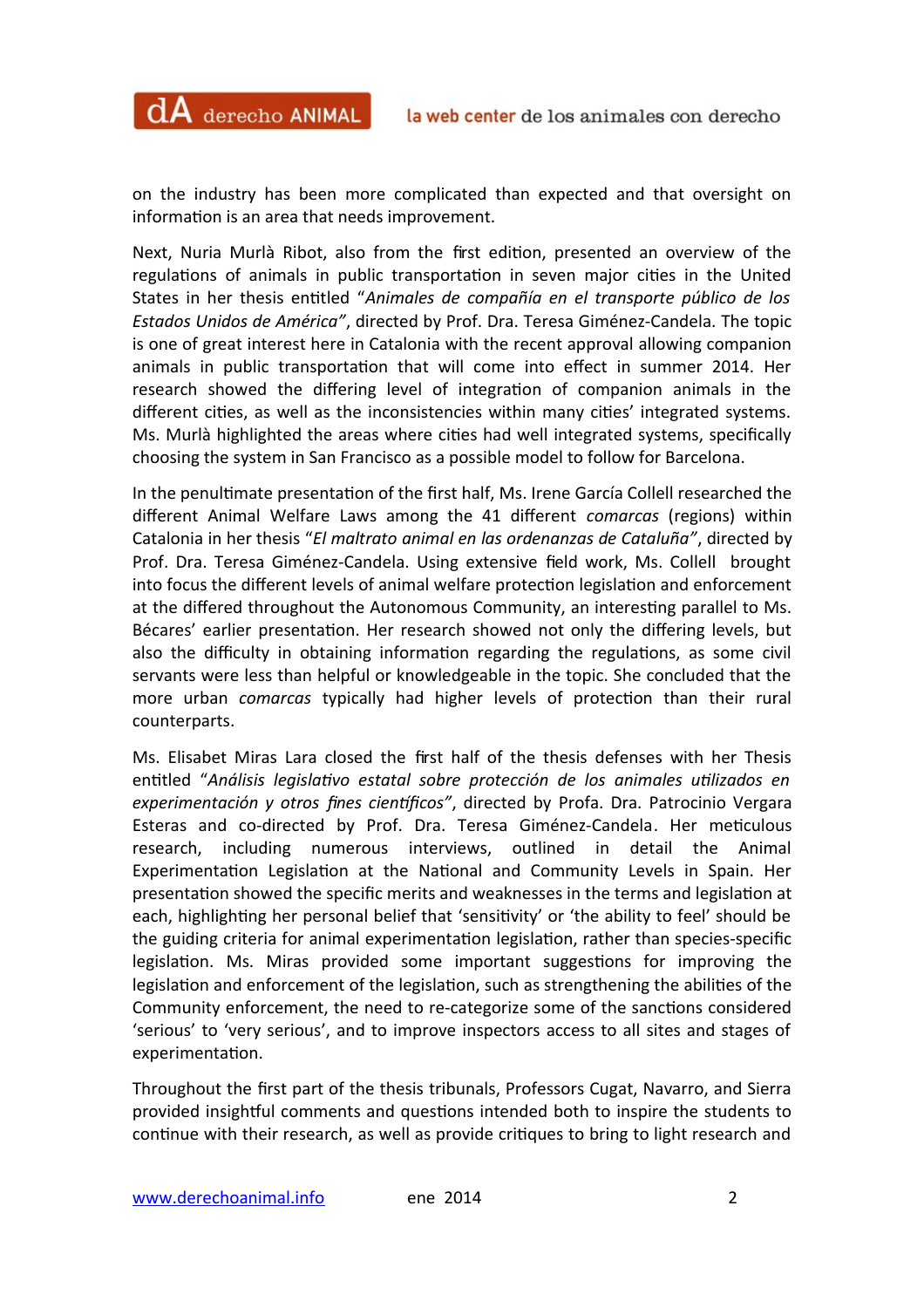analytical areas to be strengthened and further developed for publication and future studies.

 $dA$  derecho ANIMAL

Afer a short break for lunch, the next four students, Ms. Julia Havenstein, Mr. Lois Laimene, Ms. Alexandra Leitold, and Ms. Patricia Trujillo Comino, presented their theses, all writen in English, to a recomposed tribunal formed by Professor Eliseo Sierra, Professor Jose Antonio Jimenez Buendia, Professor of Roman Law, and Mr. Daniel Parsons, MA.

First to present among the second group, Ms. Havenstein, a student of the second editon, presented her research work on the legislaton on Animal Transportaton in the EU and Lebanon, enttled "*Comparatve analysis of legal acts Concerning the protecton of animals of Bovine and ovine species during road Transport in the European Union and in Lebanon"*, directed by Dra.Marlene Wartenberg, and codirected by Prof. Teresa Giménez-Candela. Her work highlighted the disparity in conditions between the EU and Lebanon on issues of animal transportation, with the latter reflecting the unfortunate political situation in the country. Ms. Havenstein focuses on the three main actors, the EU, Lebanon and the OIE (World Organisaton for Animal Health) and the points of incidence and difference in their regulations and recommendations. Lebanon currently effectively has minimal enforcement, though a draft law may propose some coverage in the future. Ms. Havenstein's work serves as an example of the urgent improvements needed in this area.

A fellow colleague from the second editon, Mr. Lois Laimene presented a very detailed of the integration of Factory Animal Welfare in EU legislation in his thesis "Integration *of animal welfare into the Farming systems within the European Union*", under the supervision of Prof. Dr. Olivier Le Bot and Prof. Dra. Teresa Giménez-Candela. Employing knowledge gained in part from his internship experience with the Federation of Veterinarians in Europe through the Master in Animal Law and Society, Mr. Laimene's work highlights how the recogniton of animals as 'sentent beings' in the Treaty of Lisbon has afected various classes of farm animals in the European Union.

The penultimate presentation of the day, given by Ms. Alexandra Leitold of the first editon, tackled a novel topic in the feld in her thesis enttled "*Quality Management in Animal Shelters*", directed by Prof. Dra. Teresa Giménez-Candela. Coming from an economics background, Based on the management and economic maxim that what cannot be measured cannot be controlled (double check this), Ms. Leitold researched Quality Management in Animal Shelters and proposed new classifcaton schema in order to provide better overall care. Presenting a case study from her native country of Austria, Ms. Leitold noted the diferences in regulatons not only throughout the European Union, but ofen among diferent animal shelters within the Member States themselves. Her work brings into focus the urgent need for improvement,